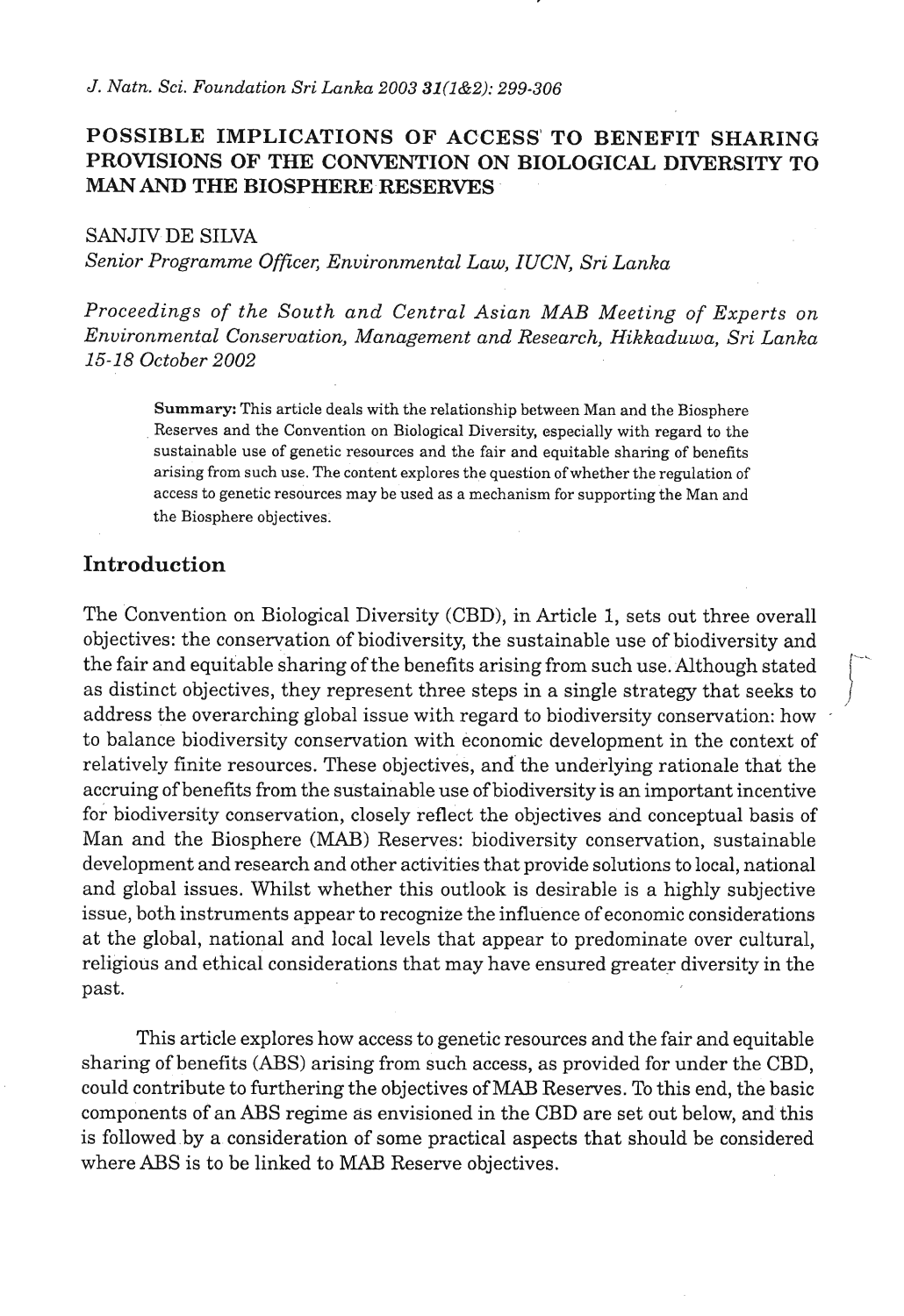# **Components of an Access and Benefit Sharing Regime under the CBD**

The **ABS** regime outlined in the CBD is a mechanism to implement the utilityoriented philosophy referred to above. It reflects a belief that existed at the time the CBD was formed that significant commercial applications would arise through the application of emerging biotechnologies to the organic compounds that constitute organisms. The Convention thus seeks to take advantage of a newfound utility to biodiversity, and attempts to capture and channel some of the perceived benefits arising from such use into biodiversity rich countries from which genetic resources are obtained, as it was believed that such benefits would provide incentives for conserving the organisms in which such material is found.

The **ABS** framework outlined in the CBD is founded on the affirmation of the principle of national sovereignty over a country's natural resources, and this provides the basis for a government's right to regulate access to genetic resources found in its territory according to national law.<sup>1</sup> A government's right to regulate access implies some form of system or process for regulating the collection and use of these resources, and the distribution of benefits arising from such use between the country from which the resources were obtained, and those who developed the resources into commercial products. Whilst these forms have taken various designs, the concepts of Prior Informed Consent (PIC)<sup>2</sup> and Mutually Agreed Terms (MATs)<sup>3</sup> are highlighted by the CBD as key features for facilitatating the exercise of national sovereignty and for ensuring that benefits are shared fairly and equitably.

**Prior informed consent** may be viewed as the central procedural device recommended by the CBD for enabling Parties to determine whether any request for access is in keeping with national conservation and development priorities before deciding whether access should be granted, and what conditions should apply where access is granted. This may be understood to mean that a request for access shall be considered only after full disclosure of relevant information such as the identity and other relevant details of those seeking access, the specific resources sought, their quantities and locations, reasons for access and envisaged uses, and potential risks to the environment. Based on the particular national context, PIC may also apply not only to the government agency responsible for access, but also be required from local communities and private individuals who may be in possession of or have rights over biodiversity or traditional knowledge related to its use.

PIC is also the basis from which mutually agreed terms can be developed by identifying the stakeholders and generating the necessary information. The phrase mutually agreed terms appears in Articles 15 **(4),** which states that "access, where

**Article 15(1), CBD** 

**Article 15(5), CBD** 

**Article 15(4),**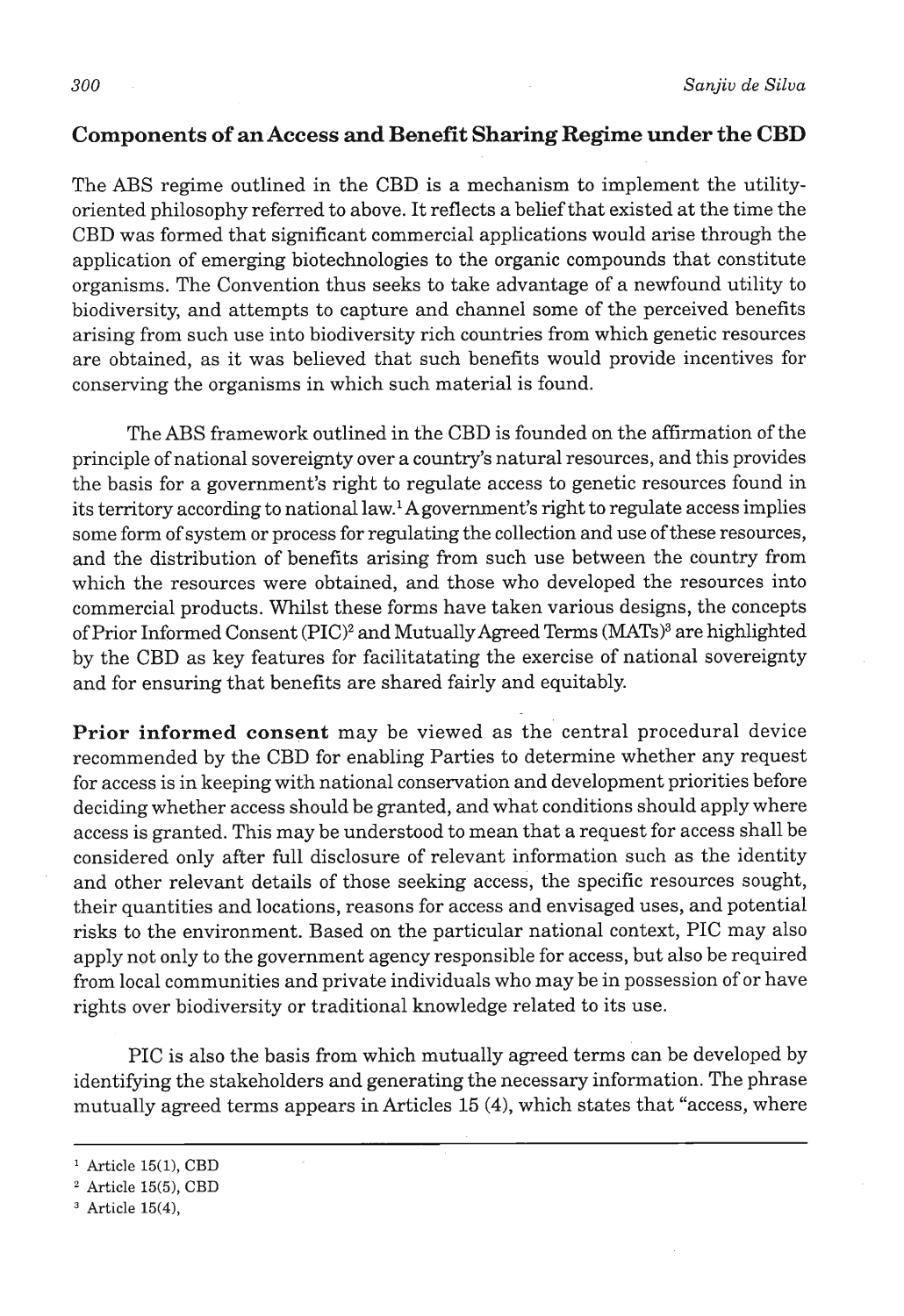granted, shall be on mutually agreed terms subject to the provisions of this Article". This term also appears in Articles 16 **(3)** and 19 (2), and as "mutual agreement" in Article 18 (5) creating.an environment in which the providers of genetic resources are in a position to negotiate on a more equal basis with the users of those resources, and by specifying certain types of benefits that parties to access and benefit-sharing arrangements must include in their agreements. Inherent in the phrase.mutually agreed terms is the expectation of a negotiation between the Party providing genetic resources and a potential user. This aspect of **MATS** points not only to the importance of defining particular elements or features that each agreement should contain but also to the direct and central relevance of the procedural aspects of the regime in implementing this term. Consequently, how a country implements PIC will have a significant bearing on how governments and other stakeholders are able to benefit. from the concept of mutually agreed terms.

MATS will vary depending upon the nature of use intended, and the beneficiaries will also be determined by from whom PIC is required. Some national measures might distinguish between commercial and academic research, with each option having a bearing on the form of prior informed consent and the nature of benefit-sharing measures required. In other cases the state as well as specific communities or even individuals may be stakeholders between whom benefits may be distributed.

**Benefits** could be financial and in-kind in nature. The combination and degree will depend on the specifics of each agreement. Financial benefits are likely to arise at the point of access (access fee) and as royalties if and when a commercial product is developed, whereas in-kind benefits would mainly include capacity development training, access and transfer of technology, knowledge. The Convention refers to specific forms of benefits and their fair and equitable sharing in a number of provisions including: the participation of providers in the scientific research process; ${}^{4}$ the sharing of research results and development, and benefits arising from the commercial or other utilisation of genetic resources;<sup>5</sup> the access to and transfer of technology;<sup>6</sup> effective participation in the research process by providers;<sup>7</sup> and priority access to results and benefits derived from biotechnologies based on genetic resources provided.<sup>8</sup> The CBD further recognises that access to and transfer of technology are vital requirements for reaching the Convention's objectives,<sup>9</sup> and requires Parties to ensure that their national policies and legislation facilitate access to and the transfer of technology particularly applicable to genetic resources (including those protected by IPRs) to developing countries from which such

- **Article 19(1)**
- **Article 19(2)**
- **Art. 16(1)**

**Article 15(6)** 

**Article 15(7)** 

**Article 16(3)**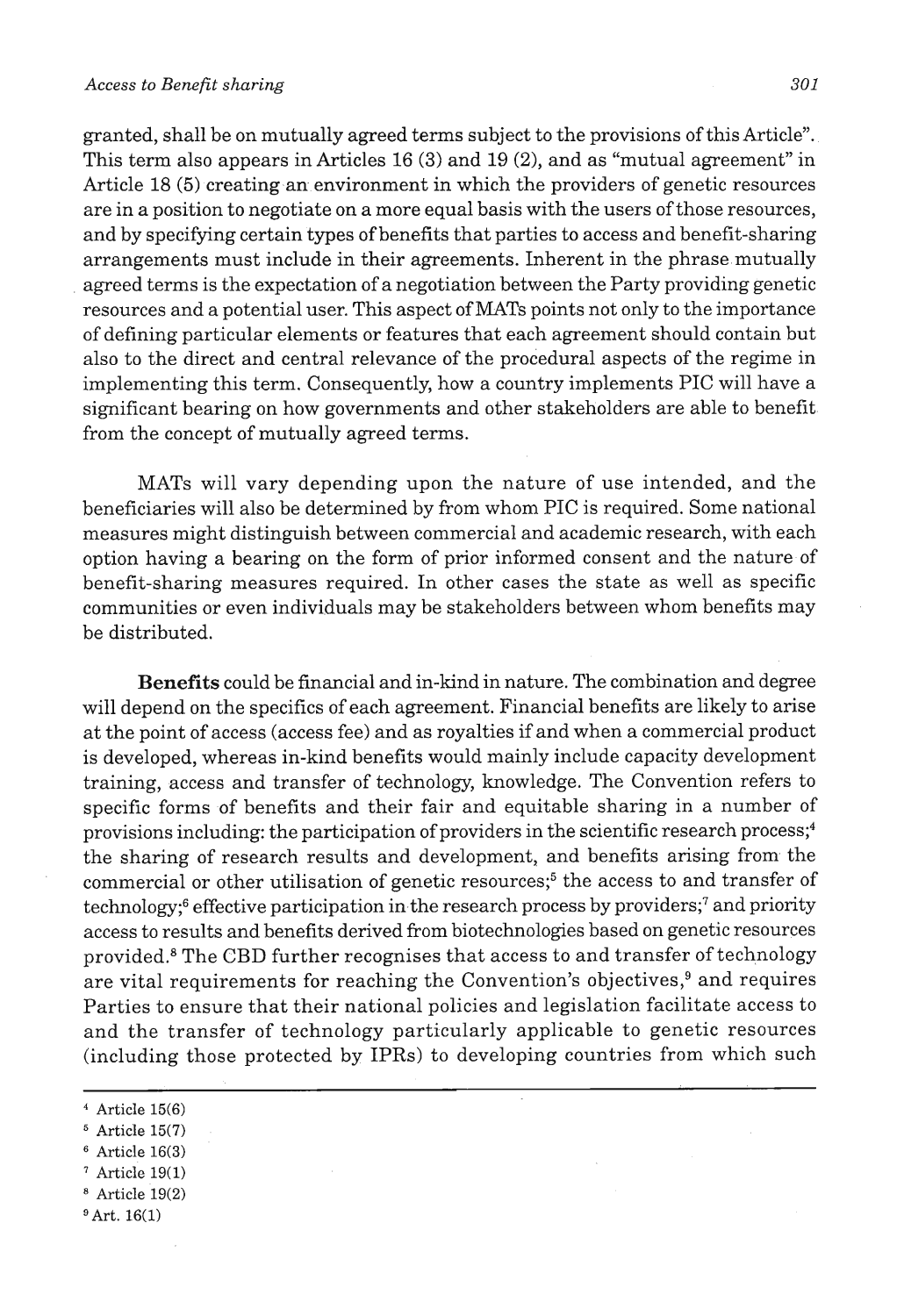genetic resources are accessed, on mutually agreed terms.1° The different types of benefits may therefore be targeted at or apply to arange of stakeholders involved in the access and use of these resources, thereby, in theory, providing incentives for the conservation of biodiversity. The CBD does not however provide details on the manner in which benefits, and particularly financial benefits, should be distributed apart from stating that such distribution should be fair and equitable which are also left undefined. To whom the benefits go within the country is thus a decision for each country, and will need to be incorporated in an **ABS** mechanism. In some cases, benefits will accrue directly to local-level parties through agreements, and the national government might attach conditions to these benefits, requiring, for example, that a portion be returned to a national trust fund, or that the bulk of benefits serve development and conservation objectives, or that only institutions or communities, and not individuals, benefit directly. The process engendered by PIC provides an opportunity for engaging different stakeholders in benefit-sharing negotiations that result in an appropriate, mutual agreement.

Another central consideration is the scope of access. What exactly access refers to is not defined in the CBD, although common sense dictates that it would apply to acts such as the collection and exchange of biological organisms or material. With regard to scope, the Convention states that access is limited to genetic resources which is defined by Article 2 as "genetic material of actual or potential value", where genetic material is defined as "any material of plant, animal, microbial or other origin containing functional units of heredity". Although this definition appears to exclude substances such as biochemicals which are not limited to "functional units of heredity", countries have opted to include these substances in their national **ABS**  regimes, as leaving them out would undermine the extent to which the Convention would be able to generate benefits as they have proven to be of value to numerous industries. Countries may also wish to further qualify the types of material by indicating specific species or groups of species (such as threatened species) to which access will or will not be given. The scope of access may also be defined in terms of the geographical area from which access may be allowed or not allowed, and the uses and users to which access may or may not be granted.

In terms of administration of an ABS mechanism, it is likely that the relevant authorities have tended to be cross-sectoral, representative bodies, usually housed in the government as some form of inter-ministerial or inter-agency committee, which includes the representation and participation of indigenous and local communities, the private sector, the research community, nongovernmental organisations, and other stakeholders. Governments can play a variety of roles in biodiversity prospecting relationships, and this will be manifested in the types of national authorities they design. For example, a government might be party to every commercial agreement, acting as middleman and broker for local institutions and

**lo Article 16 (3)**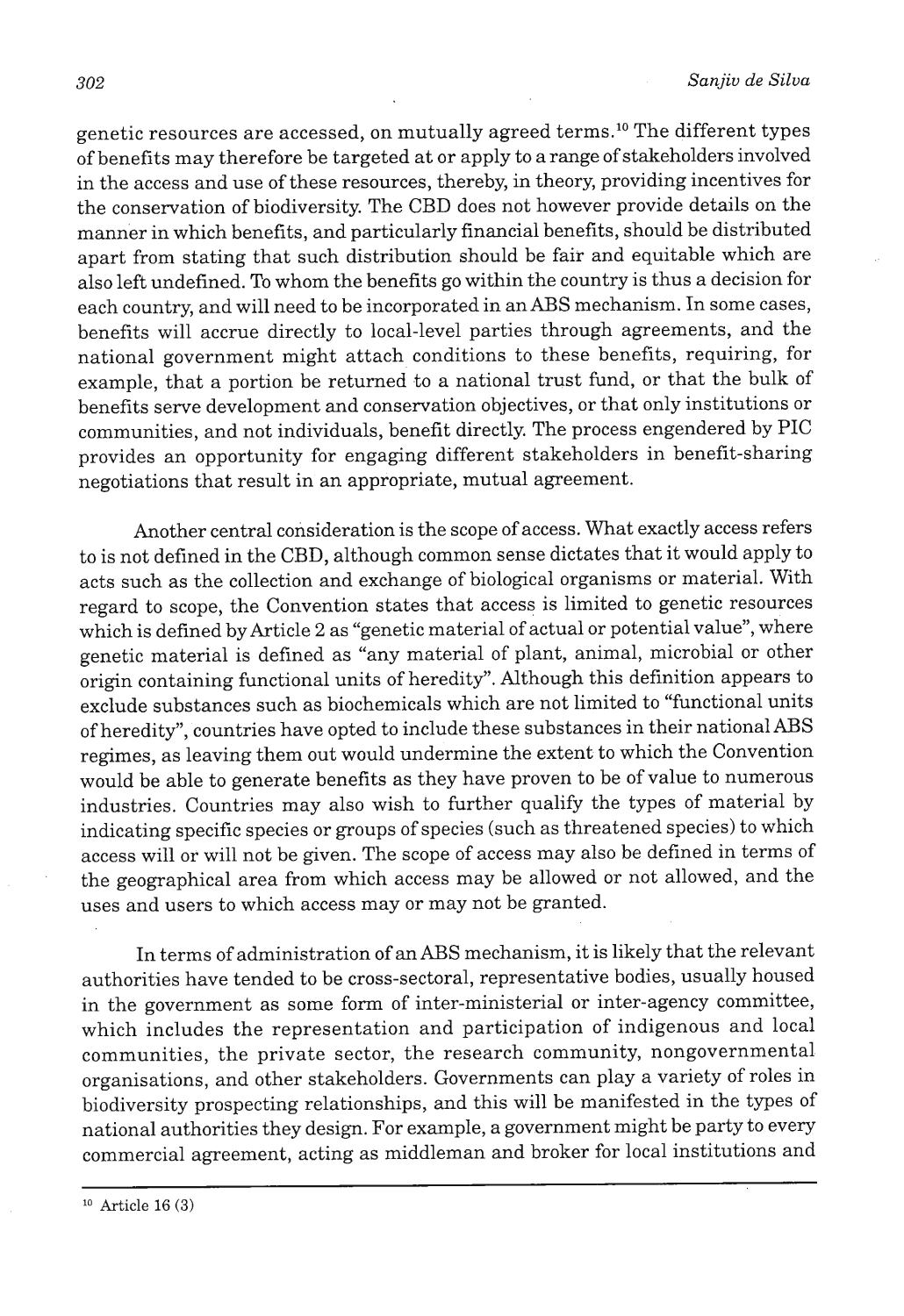#### *Access to Benefit sharing 303*

groups, providing monitoring services to ensure that the law is enforced, but leaving individual institutions to draft agreements with commercial partners, and to define terms on a case basis.

### **How can ABS Provisions be Applied in Reaching the Objectives of MAB Reserves?**

Whilst an ABS regime may be constructed in theory, the challenge lies in applying concepts such as access PIC, MAT, and fair and equitable benefit sharing to the specific political, social and economic context operating within each country. Some practical considerations that may affect the utility ofABS as a strategy for meeting **MAB** Reserve objectives may include the following:

#### *Limited control over unauthorised access*

The ability to ensure compliance on the part of seekers of genetic resources with the rules of a national ABS regime is a factor that is likely to affect most countries, though to varying extents. Illegal flows of biodiversity contrary to existing national laws that regulate their export occurs in most countries, and this is likely to remain a logistical challenge in spite of the adoption of a national regime to regulate access and benefit sharing. Species belonging to lower taxonomic groups are particularly vulnerable due to their small size (in general) and the number of methods available for concealing and smuggling samples (e.g. tubes, photographic film cases, books). Furthermore, in countries where economic development is seen as the priority, and foreign income earning activities such as export-oriented trade and tourism are encouraged, the political economy may not be conducive to introducing stringent monitoring and enforcement rules that may affect such trades. Where such requirements do exist, their effective implementation rests on the capacities and interest of the relevant enforcement agencies in charge of **in-situ** and **ex-situ**  biodiversity and points of export. These qualities may in term be partially influenced by the degree to which an ABS regime is supported at the political level as this is likely to determine the level of investment in manpower, training and the provision of relevant infrastructure for the effective enforcement of rules.

Genetic material may also be exported through several legitimate activities that have no direct bioprospecting agenda. These may include the export of biodiversity as food or as ornaments, where the genetic material is carried along with the organisms or their parts. As the range of species subject to such trade expands, this will also act as a loophole with no obvious practical solution in the current global trade context. The regulation of such trades may be particularly difficult in view of the rules against restrictions on international trade imposed by the World Trade Organisation of which a large number of CBD parties are members.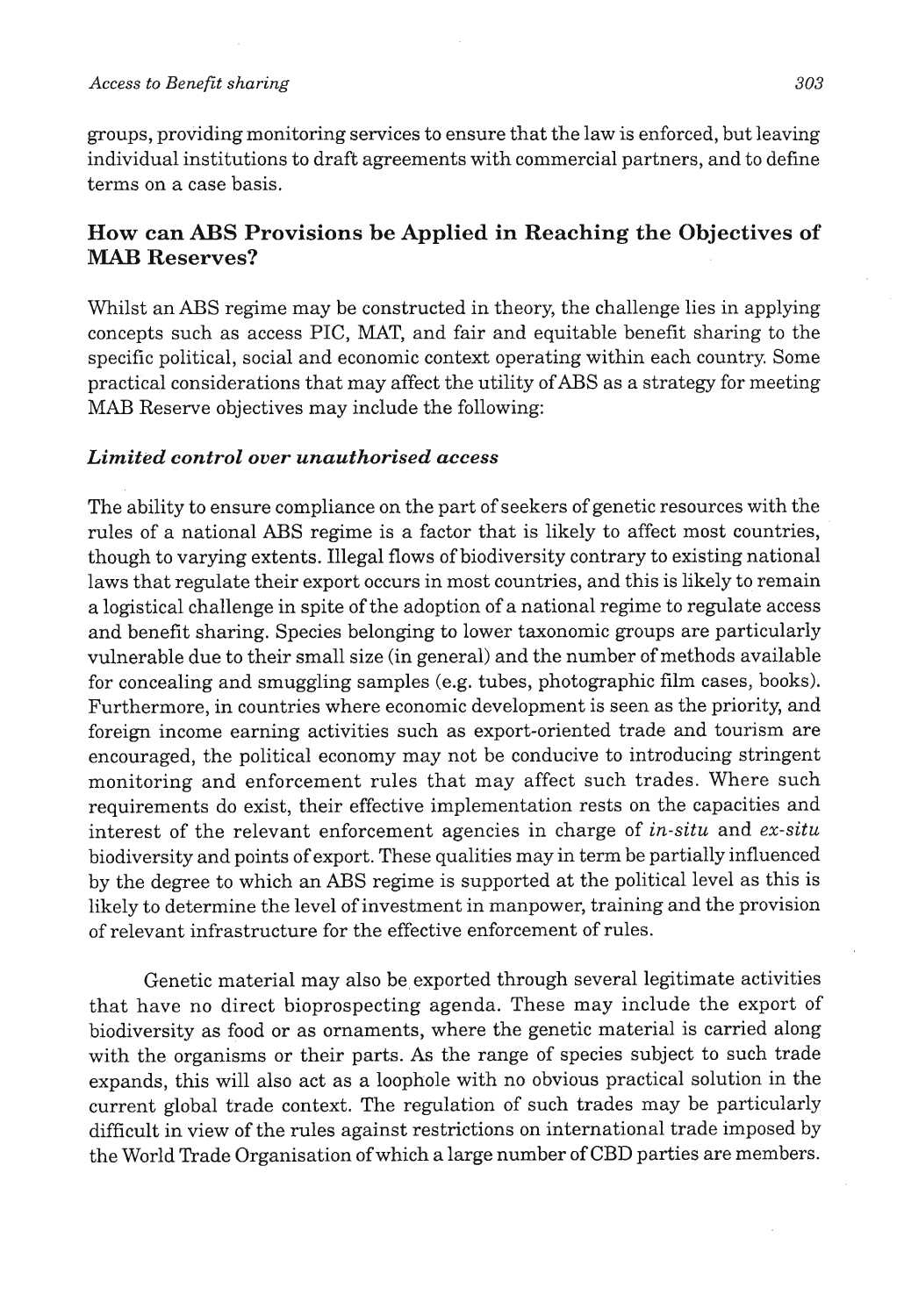### *Diflculty in determining meaningful values for benefit sharing*

There is also some uncertainty with regard to the value of returns from granting access. Experience with royalty agreements have so far failed to convince some observers that returns will be substantial. Not only are the percentages of profits paid as royalty low (between **3-5%),** it is also a fact that access may not result in any commercial products. The infrequency of actual applications and the low royalty percentages allocated to the source countries thus suggests that the impact of genetic resources as a stimulus for biodiversity conservation may not be great as expected as when the CBD was developed. Furthermore, even where products are developed, the time lag between access and the identification, development, testing approval and marketing of the products are also likely to be considerable (as much as 10 - 15 years).

# *Limited control over the issuance of Intellectual Property Rights (IPRs)*

Where genetic resources are used to develop a product in another country, the ability of the country that supplied the resources may find it difficult to either prevent the granting of a patent or enforce its right to a share of royalties whether or not a formal agreement between the provider and user exists. Even if an agreement that indicates the origin of the resources exists, the options for obtaining redress for breaches of contracts spanning more than one national jurisdiction are few. Although some patent applications have been successfully challenged in the recent past in the International Court of Justice, the costs involved in mobilising the expertise and information required to do this is likely to present serious obstacles to the use of this option on a frequent basis.

Another important factor that contributes to this situation is the failure on the part of the governments of countries in which users operate to incorporate rules in their national legal frameworks that require users to abide by the spirit and conditions of the CBD<sup>11</sup> and the national laws of the country from which genetic resources are accessed.

# *Weaknesses in international IPR laws for recognising and protecting traditional knowledge*

In view of the fact that access to traditional knowledge pertaining to genetic resources may also be sought in an access application, the international patent laws are likely to have a negative baring on the interests of the holders or sources of such knowledge.

**l1** Article **15(7)** of the CBD requires Contracting Parties to take "legislative, administrative or policy measures, as appropriate ... with the aim of sharing in a fair and equitable way the results of research and development and the benefits arising from the commercial and other utilization of genetic resources with the Contracting Party providing such resources".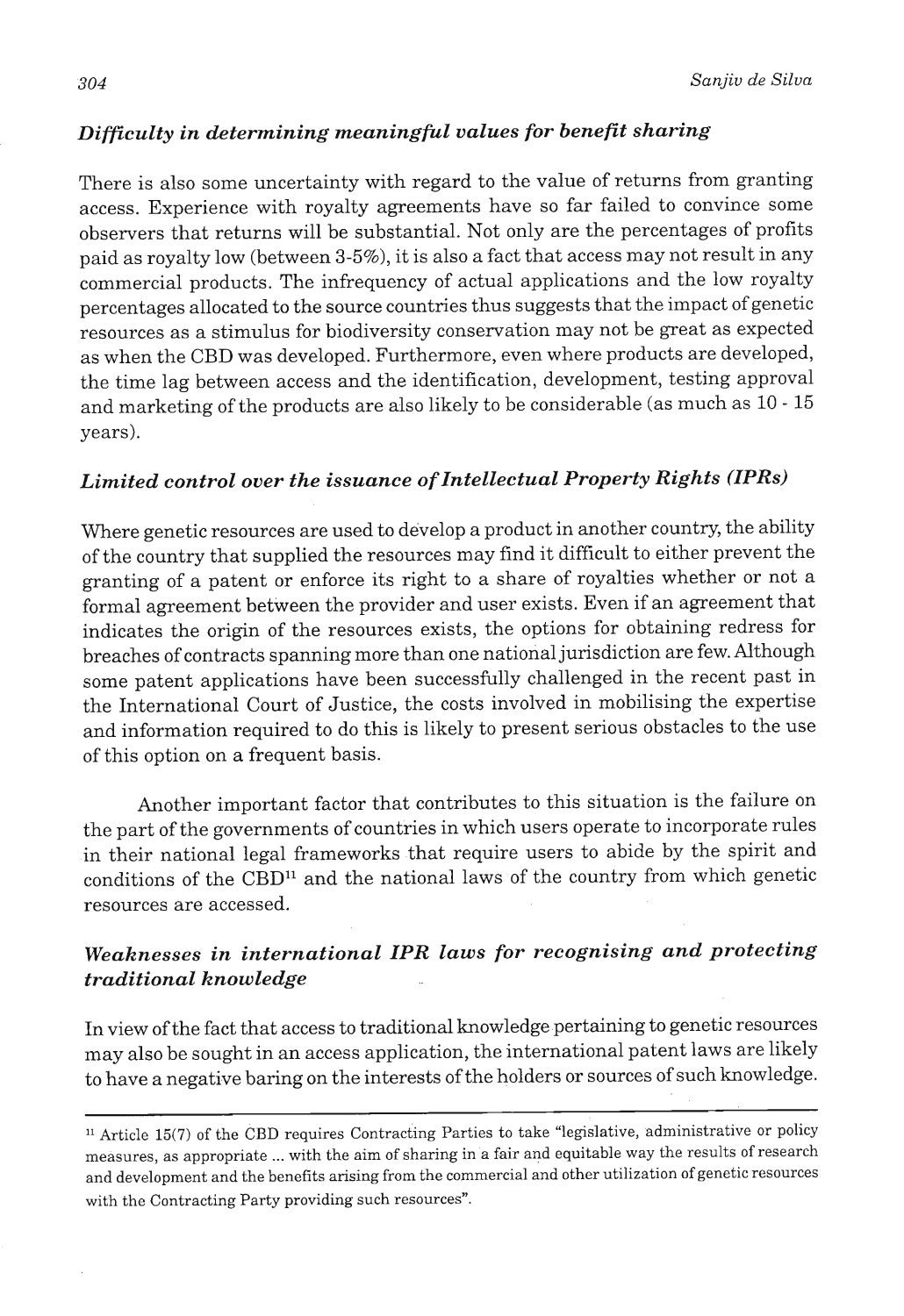#### *Access to Benefit sharing 305*

This is because the recognition of traditional knowledge and practices by these laws is limited to western notions of innovation and novelty, and hence do not recognise the informal innovations that characterize much of traditional knowledge and practices. Interpreted as such, such knowledge and practices do not satisfy the legal test of novelty, and the requirement that innovations be developed by distinct persons at a particular moment in time. The reason for this lies in that fact that most indigenous and local innovations, involve an accumulative, informal process continued over time, with modifications and adaptations that build upon existing knowledge by a succession of custodians. This type of innovation is therefore not defined by time as it is perpetually evolving or ongoing.

#### **How Should ABS or Any Research Agreement be Used for Promoting MAB Reserves Objectives?**

Ongoing debates over the implications of the CBD's access and benefit sharing provisions for national biodiversity conservation have given rise to varying interpretations of these provisions' utility, and a generally cautious approach to their implementation may be observed. This is not altogether surprising considering that these provisions constitute a novel approach to biodiversity conservation, the fact that countries providing the resources do not have complete control over enforcement of access agreements where these involve foreign parties, and the absence of practical experience in implementing an ABS regime.

The CBD also emerged in the midst of the debate over "biopiracy", and, although it addresses aspects of it (e.g. recognises of the right of countries to regulate access to genetic resources, sets out access principles), the expectation that an **ABS**  framework will or can eradicate "biopiracy" is not realistic, and may be an unfair expectation of the CBD.

Instead, the function of an ABS framework may be to provide a clear framework of rules and procedure for those with genuine scientific and honorable commercial interests, and it is important to note that this includes in-country scientists as well, a fact that is particularly relevant for developing countries where in-country resources tend to be thinly spread, and where collaboration with external scientific/ academic institutions has been used as a means of addressing such constraints. Failure to clarify a country's policy on access to genetic resources and benefit sharing may thus undermine the resources available for continued research on biodiversity, with serious longterm repercussions for conservation planning. As such, any consideration of access in **MAB** Reserves should also operate within a national framework that could perhaps include specific provisions that apply to access from **MAB** Reserves for the purpose of supporting these Reserves' objectives.

The fundamental question remains whether the use of biodiversity in bioprospecting can amount to a sustained strategy for assistirig both the CBD and